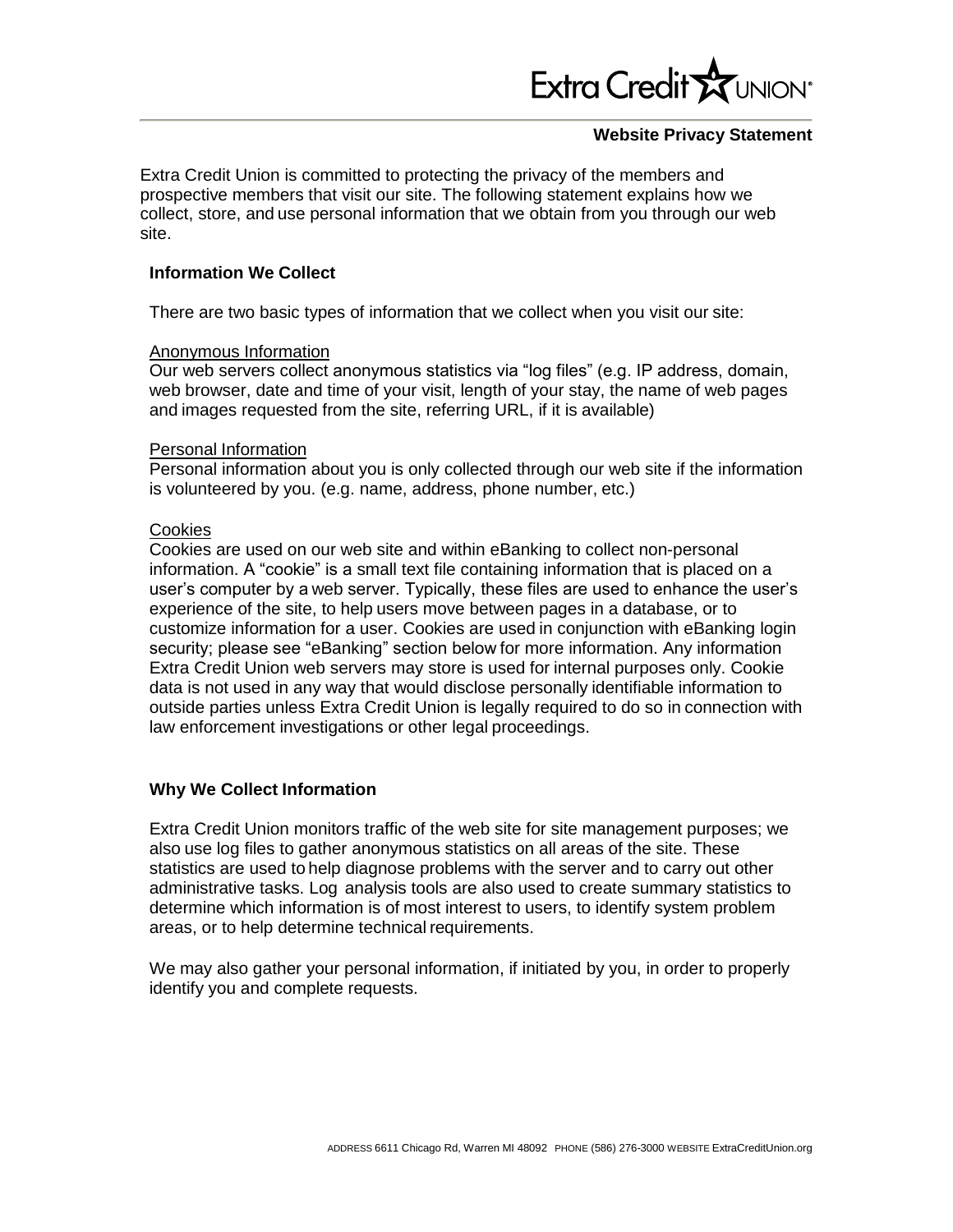### **How We Gather Information**

### Anonymous Statistics

We collect anonymous statistics from all of our web site users. We do not use "cookies" to collect this information. We use log files to collect anonymous information (e.g. IP address, domain, web browser, date and time of your visit, etc).

### Personal Information

We gather your personal information in order to complete requests initiated and authorized by you. To complete your request we may collect your name, mailing address, e-mail address, phone, fax numbers, and other personal information. You always have the option not to complete your request, and to provide information through another communication method such as telephone.

# **E-mail and Form Correspondence**

If you send Extra Credit Union an e-mail message or fill out a web-based form with a question or comment that contains personally identifying information, that information will only be used to respond to the request and analyze trends. The message may be redirected to any person who is able to answer your question. Such information is not used in any way that would reveal personally identifying information to outside parties unless Extra Credit Union is legally required to do so in connection with law enforcement investigations or other legal proceedings. Please be aware that e-mail correspondence may not be safe from interception by unauthorized individuals. Use caution when sending private information via e-mail, such as account number, social security number, or credit card number.

# **Information We Will Disclose**

If private personal information is provided by you via an application process, that information may be shared with an affiliated third party in order to fulfill your request. These parties may include consumer reporting agencies, mortgage service companies, internet bill payment, plastic card processors, and other companies necessary to conduct our business as permitted by law. These companies are obligated to maintain the confidentiality of your personal information that is provided to them through our web site.

# **Links**

Our web site contains links to other web sites. We are not responsible for the privacy practices or the content of the linked web sites and encourage you to fully review those third parties' privacy and security statements, because they may differ from ours. In order to remind you that you are leaving our site, we always make sure to warn you before you are redirected.